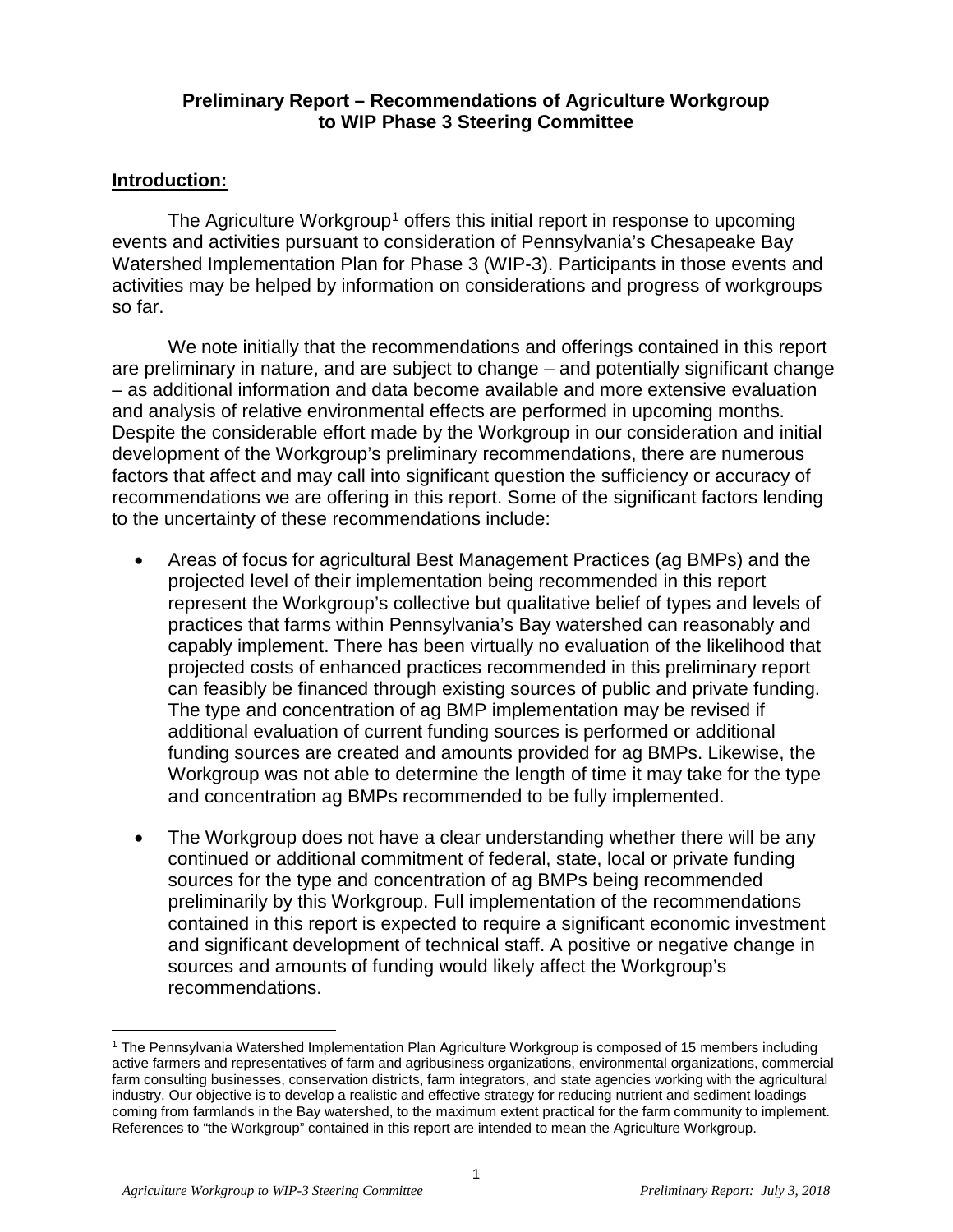- There have been no studies or surveys performed to confirm that the type and concentration of performance of ag BMPs preliminarily recommended by the Workgroup will be actively accepted and pursued among farmers in the Bay Watershed. The need for increased compliance among farmers with directives of state and federal law is reasonable, and has been a primary component of Pennsylvania's WIP for the previous phases. And events such as the PA in the Balance conference in 2016 and coordinated watershed initiatives such as those performed in the Chiques and Conewago Creek watersheds have helped to identify conservation practices that effectively improve local water quality and are beneficial and feasible for implementation by the agricultural community. Based on collective experiences of those serving on the Workgroup, the menu of practices and degree of implementation represent our best judgment of reasonable acceptance and implementation by Pennsylvania farmers in the watershed.
- We are not offering at this time a recommendation regarding the methodology, manner or timing of reporting and collection of documentation and data on water quality improvement practices performed on farms. While development of a comprehensive and coordinated reporting and data collection system acceptable to EPA and convenient for participation by farmers and agricultural consultants is very important to Pennsylvania's future ability to demonstrate material reductions in levels of nutrient and sediment runoff and ensure current practices being performed are duly credited in the Bay Model, there are concerns associated with reporting that may inhibit farmers from active participation in reporting activities. The Agriculture Workgroup needs to further evaluate this issue before offering any definitive recommendation.

# **A. Recommended type and concentration of agricultural BMPs:**

References to "agricultural BMPs" in this portion of the report are meant to consistent with activities in type and manner that are creditable in the Chesapeake Bay Model:

**1. Agricultural Compliance:** Compliance by farmers with requirements imposed under state and federal law has been a primary component in Pennsylvania's WIP for the previous two phases, and will likely be a primary component in WIP-3. To meet the essential requirements of state and federal law, every farm operation must develop and implement an Agriculture Erosion and Sedimentation Control Plan (Ag E&S Plan) or a conservation plan for management and control of soil erosion and stormwater runoff from farm fields and areas where heavy concentrations of animals are likely to be present (Animal Heavy Use Areas). In addition, farms that generate or land apply animal manure must develop and implement a manure management or nutrient management plan for control and efficient utilization of nutrients and proper management of conditions that are likely to adversely impact water quality. Larger animal farms whose animal density meet the threshold of a Concentrated Animal Operation (CAO) or a Concentrated Animal Feeding Operation (CAFO) are subject to more extensive planning requirements and formal review and approval of plans and operations. Continued and more complete attainment and documentation of agricultural compliance can still provide significant measured results in narrowing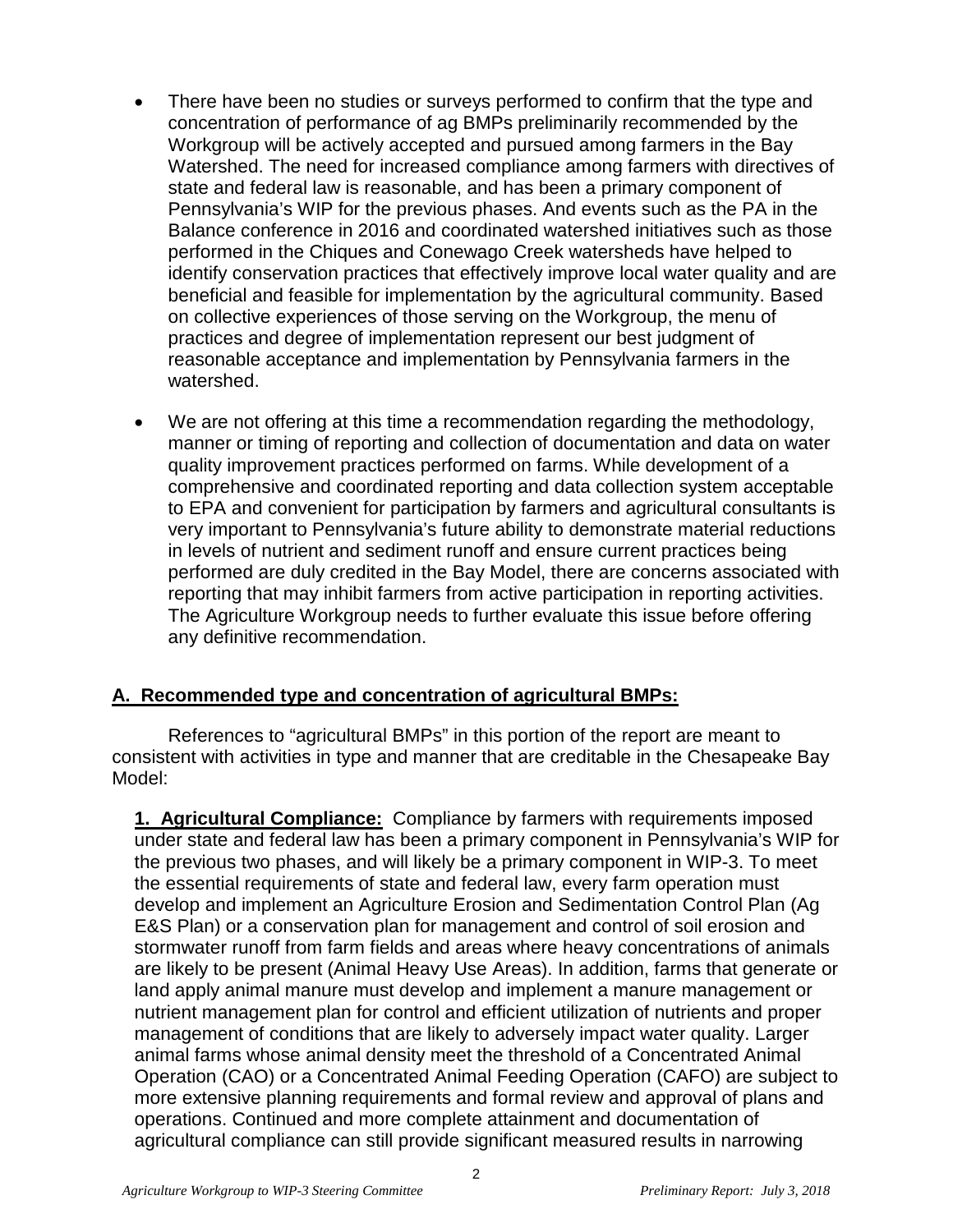Pennsylvania's TMDL gap for nitrogen and phosphorus, and will likely provide material and positive results in reduction of sediment runoff. Components and benchmarks for agricultural compliance recommended by the Workgroup include:

- Development and implementation of nitrogen-based "core" nutrient planning on 90% of applicable crop and hay lands receiving manure.
- Development and implementation of both nitrogen-based and phosphorusbased "core" nutrient planning on 90% of those crop and hay lands receiving animal manure from CAO farms subject to "Act 38" nutrient planning requirements under Pennsylvania's Nutrient Management Act.<sup>[2](#page-2-0)</sup>
- Development and implementation of Ag E & S or conservation plans on 90% of crop and hay lands.
- Implementation of proper runoff controls on 90% of feed/barnyard areas on permitted CAFO farms.
- Implementation proper runoff controls on 67% of feed/barnyard areas on nonpermitted farms.

# **Projected Nitrogen and Phosphorus Reductions and Projected Costs – Attainment of Compliance Benchmarks[3](#page-2-1)**

| <b>Reduction</b><br>Nitrogen (lb) | <b>Percent Reduction</b><br><b>Nitrogen to Total</b><br><b>PA Reduction Need</b> | <b>Reduction</b><br><b>Phosphorus (lb)</b> | <b>Percent Reduction</b><br><b>Phosphorus to Total</b><br><b>PA Reduction Need</b> | <b>Total Projected</b><br><b>Cost (Dollars)</b> |
|-----------------------------------|----------------------------------------------------------------------------------|--------------------------------------------|------------------------------------------------------------------------------------|-------------------------------------------------|
| 8,113,000                         | 15%                                                                              | 236,000                                    | 12%                                                                                | \$30,587,900                                    |

**2. Performance of Practices for Improvement of Soil Health:** More recent research and studies have identified numerous opportunities for farmers to implement crop and soil management practices having potential to substantially improve local water quality while significantly improving the farm's long term soil health and productivity. Water quality and soil health are both critical to the future viability of farms in the watershed. The Workgroup recognizes that farmers will be more receptive to implementing crop and soil management practices that have been demonstrated to increase yield, reduce costs of production and improve the farm's future economic viability. Components and benchmarks for crop and soil

<span id="page-2-0"></span> <sup>2</sup> Act 38 of 2005, recodified under Chapter 5 of Title 3 of the Pennsylvania Consolidated Statutes.

<span id="page-2-1"></span><sup>&</sup>lt;sup>3</sup> Projected nutrient reductions and costs in this and other tables appearing in this preliminary report are based on evaluations and applications of CAST. Costs projected do not include the cost of additional workforce needed to administer the implementation of an enhanced compliance program.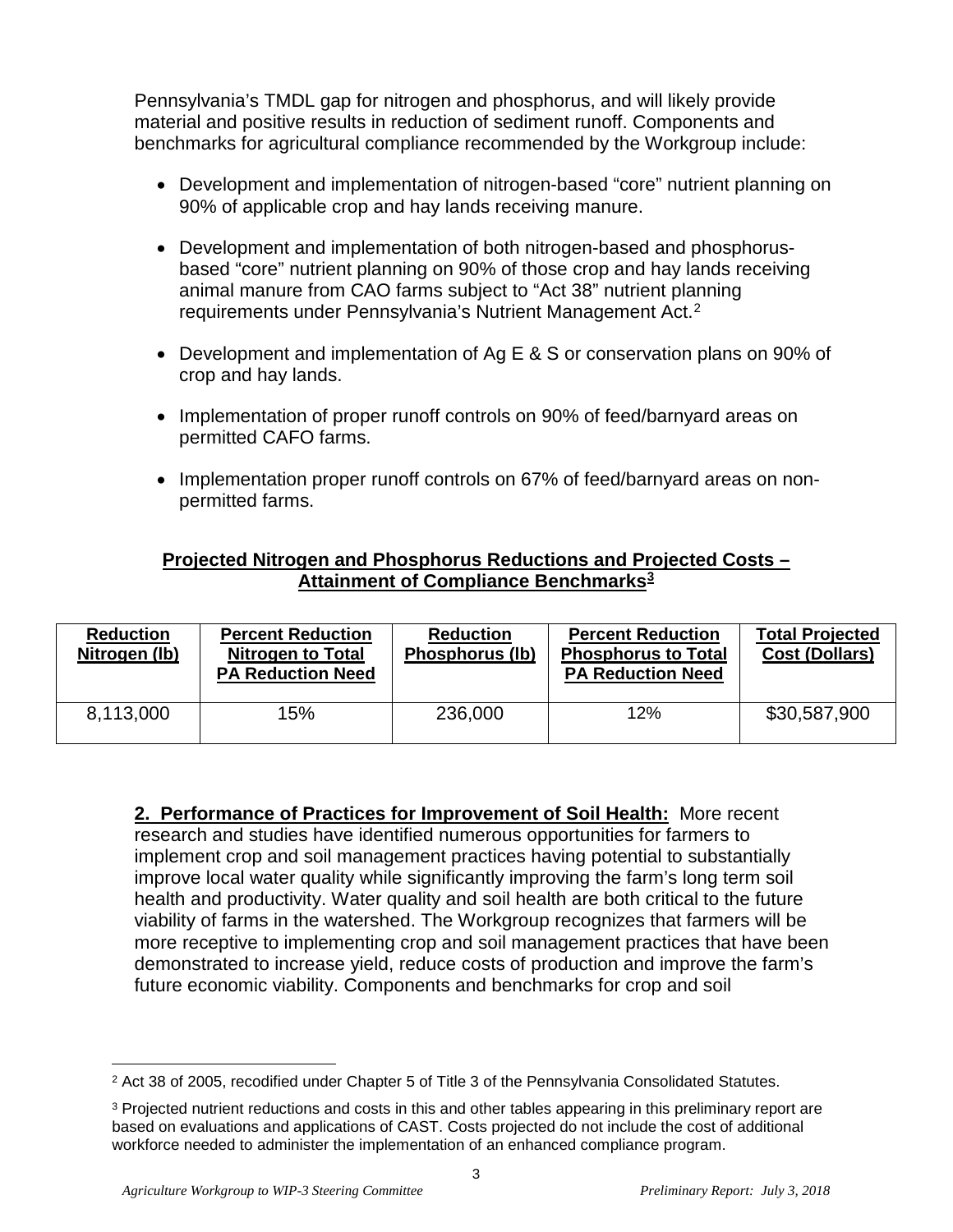management activities to improve soil health recommended by the Workgroup include:

## *Residue Management:*

- Year-round attainment of 30% field residue or canopy cover on 67% of lands used for production of corn silage, small grain and double-copped lands.
- Year-round attainment of 60% field residue or canopy cover on 67% of lands used for production of other crops.

# *Management and Use of Cover Crops: [4](#page-3-0)*

- Planting and management of non-harvested cover crop on 33% of land used for production of silage crops that receive fall manure application.
- Planting and management of non-harvested cover crop on 50% of non-sileage crop land that receives a fall manure application.
- Planting and management of non-harvested cover crop on 50% of crop land that does not receive a fall manure application.

## *Prescribed Grazing:*

• 50% of land used for pasture follow prescribed grazing plans, including, where appropriate, sufficient fencing to exclude animals from streams.

## **Projected Nitrogen and Phosphorus Reductions and Projected Costs – Attainment of Soil Health Benchmarks**

| <b>Reduction</b><br>Nitrogen (lb) | <b>Percent Reduction</b><br><b>Nitrogen to Total</b><br><b>PA Reduction Need</b> | <b>Reduction</b><br>Phosphorus (lb) | <b>Percent Reduction</b><br><b>Phosphorus to Total</b><br><b>PA Reduction Need</b> | <b>Total Projected</b><br><b>Cost (Dollars)</b> |
|-----------------------------------|----------------------------------------------------------------------------------|-------------------------------------|------------------------------------------------------------------------------------|-------------------------------------------------|
| 7,689,000                         | 15%                                                                              | 327,300                             | 16%                                                                                | \$30,358,300                                    |

**3. Enhanced NM Planning - Lands Not Receiving Animal Manure:** Traditionally, nutrient management regulation of farms in Pennsylvania has focused on farms that produce or use animal manure as a nutrient source. Efforts to additionally engage farm operators that use commercial fertilizer instead of animal manure in crop production in developing and implementing nutrient management plans for efficient management and use of fertilizer for may provide substantial returns in improving water quality. Numerous farms not using manure in crop production may already have developed and are implementing enhanced nutrient management plans, as

<span id="page-3-0"></span> <sup>4</sup> Recommendations assume no change to current acreage of commodity cover crops reported.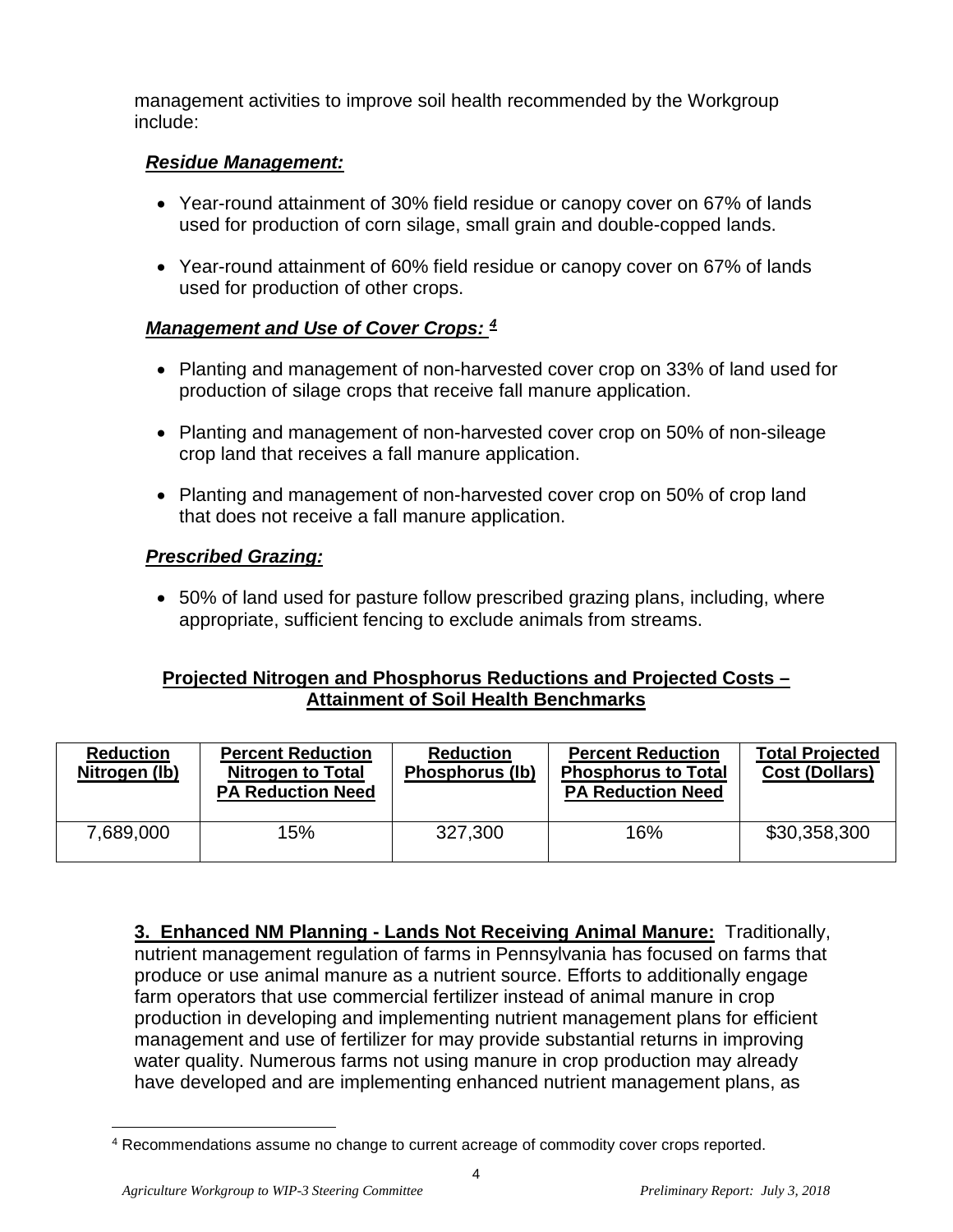successful management of nutrients for crop utilization will help manage and reduce costs for purchase of crop nutrients. However, governmental actions to support or require greater attainment of enhanced nutrient planning on farms not generating or receiving animal manure has been very limited. And historically, non-animal farm operators have negatively viewed proposed actions to impose greater requirements for enhanced development and implementation of nutrient management plans. The Workgroup believes there can be potential benefits from performance of enhanced nutrient management planning on farms not generating or receiving manure, but also believes there may still be strong resistance in accepting governmental actions that would mandate such planning. Components and benchmarks for enhanced management activities on farms not generating or utilizing manure in crop production that are recommended by the Agriculture Workgroup include:

- Attainment of 20% of crop land not currently receiving animal manure managed pursuant to a nitrogen-based and phosphorus-based nutrient management plan.
- Attainment of 20% of crop land not currently receiving animal manure managed with plans that both: (i) address both nitrogen and phosphorus; and (ii) implement enhanced nutrient management practices for rate, timing and placement of land application of nutrients.

## **Projected Nitrogen and Phosphorus Reductions and Projected Costs – Attainment of Enhanced NM Benchmarks**

| <b>Reduction</b><br>Nitrogen (lb) | <b>Percent Reduction</b><br><b>Nitrogen to Total</b><br><b>PA Reduction Need</b> | <b>Reduction</b><br><b>Phosphorus (lb)</b> | <b>Percent Reduction</b><br><b>Phosphorus to Total</b><br><b>PA Reduction Need</b> | <b>Total Projected</b><br><b>Cost (Dollars)</b> |
|-----------------------------------|----------------------------------------------------------------------------------|--------------------------------------------|------------------------------------------------------------------------------------|-------------------------------------------------|
| 817,000                           | 2%                                                                               | 44.200                                     | 2%                                                                                 | \$18,140,250                                    |

**4. Enhanced Development and Operation of Manure Storage Facilities:** The

Workgroup recognizes substantial benefit to water quality that can be attained through additional on-farm installation and use of manure storage systems that have sufficient storage capacity and are located or relocated to be consistent with state and federal location standards. But we also understand that there are extensive criteria for design and construction of these facilities and management of soil and stormwater runoff that must be legally complied with. And there are high costs associated with hiring the design and construction professionals needed for compliance with these criteria and the use of materials used in construction of the facilities. Despite reasonable and good faith efforts by farmers and professionals to design and install effectively working manure storage systems, some systems may need further design and construction alterations after original construction in order to function at the level of effectiveness originally envisioned. For some animal farming operations, such as those in the production of hogs and poultry, the manure storage system is designed and constructed as part of a more integrated animal housing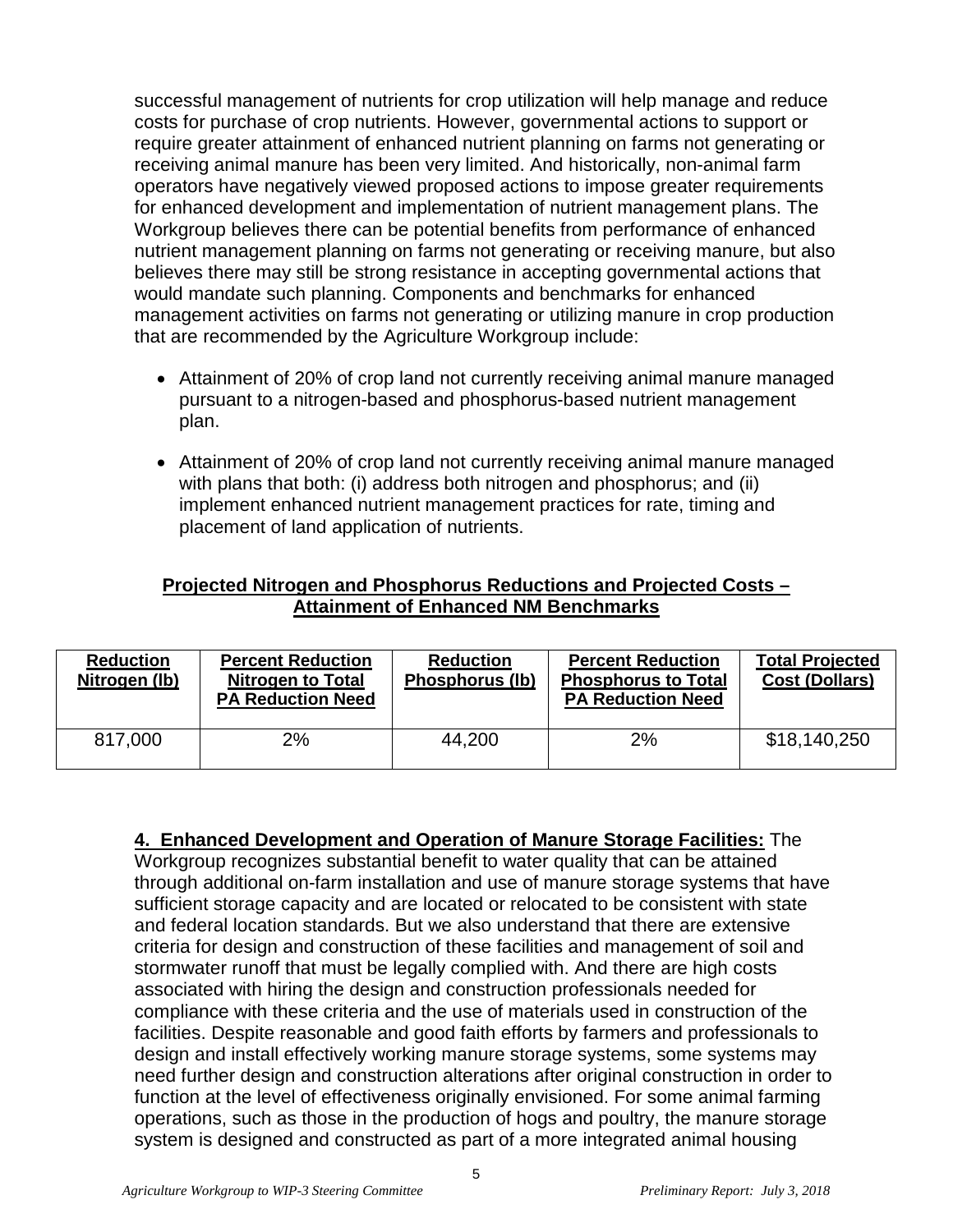system. For others, such as dairy, manure systems cannot be designed and constructed with nearly the same degree of integration and cost efficiency. In our attempt to offer recommendations, the Agriculture Workgroup has tried to recognize the serious economic challenges that most farmers face in constructing the type of manure storage facilities needed for effective water quality management, especially without a prevailing source of available public funding. Current sources of public funding fall considerably short of farmer need. And because of relative efficiency in design and construction of manure systems with other on-farm structures, there may be greater opportunity for attainment of construction of effective manure storage systems in production of some animal species over others. Components and benchmarks for enhanced manure storage development recommended by the Agriculture Workgroup include:

- Attainment of 90% of swine and poultry operations with sufficient on-farm manure storage capacity to prevent frequent land application of manure. This will aid the farm in applying manure to land for optimum crop intake (i.e. BMP manure application).
- Attainment of 75% of other livestock operations with sufficient on-farm manure storage capacity to prevent frequent land application of manure. This will aid the farm in applying manure to land for optimum crop intake (i.e. BMP manure application).

#### **Projected Nitrogen and Phosphorus Reductions and Projected Costs – Attainment of Enhanced Manure Storage Development Benchmarks**

| <b>Reduction</b><br>Nitrogen (lb) | <b>Percent Reduction</b><br><b>Nitrogen to Total</b><br><b>PA Reduction Need</b> | <b>Reduction</b><br>Phosphorus (lb) | <b>Percent Reduction</b><br><b>Phosphorus to Total</b><br><b>PA Reduction Need</b> | <b>Total Projected</b><br><b>Cost (Dollars)</b> |
|-----------------------------------|----------------------------------------------------------------------------------|-------------------------------------|------------------------------------------------------------------------------------|-------------------------------------------------|
| 7,058,000                         | 13%                                                                              | 303,900                             | 15%                                                                                | \$204,624,300                                   |

**5. Precision Feeding and Management of Diet:** Studies have shown a corresponding link between the type and amount of feed and sustenance consumed by an animal and the type and level of nutrients contained in manure the animal generates. This relationship may provide opportunities for reduction in levels of nutrients traditionally present in animal manure simply through a more precise management of the animal's feed intake. Supplementing feed provided to hogs and poultry with the enzyme phytase enhances the animal's ability to utilize phosphorus content in animal feed, thus reducing the amount of resulting phosphorus in the animal's manure. Precision feed management has been shown to provide opportunities for reducing nitrogen and phosphorus in manure generated by cattle, and programs for implementation of dairy cattle precision feeding practices are duly credited in the Bay Model. The Workgroup believes such practices can be implemented on many dairy operations without significant adverse impact on

6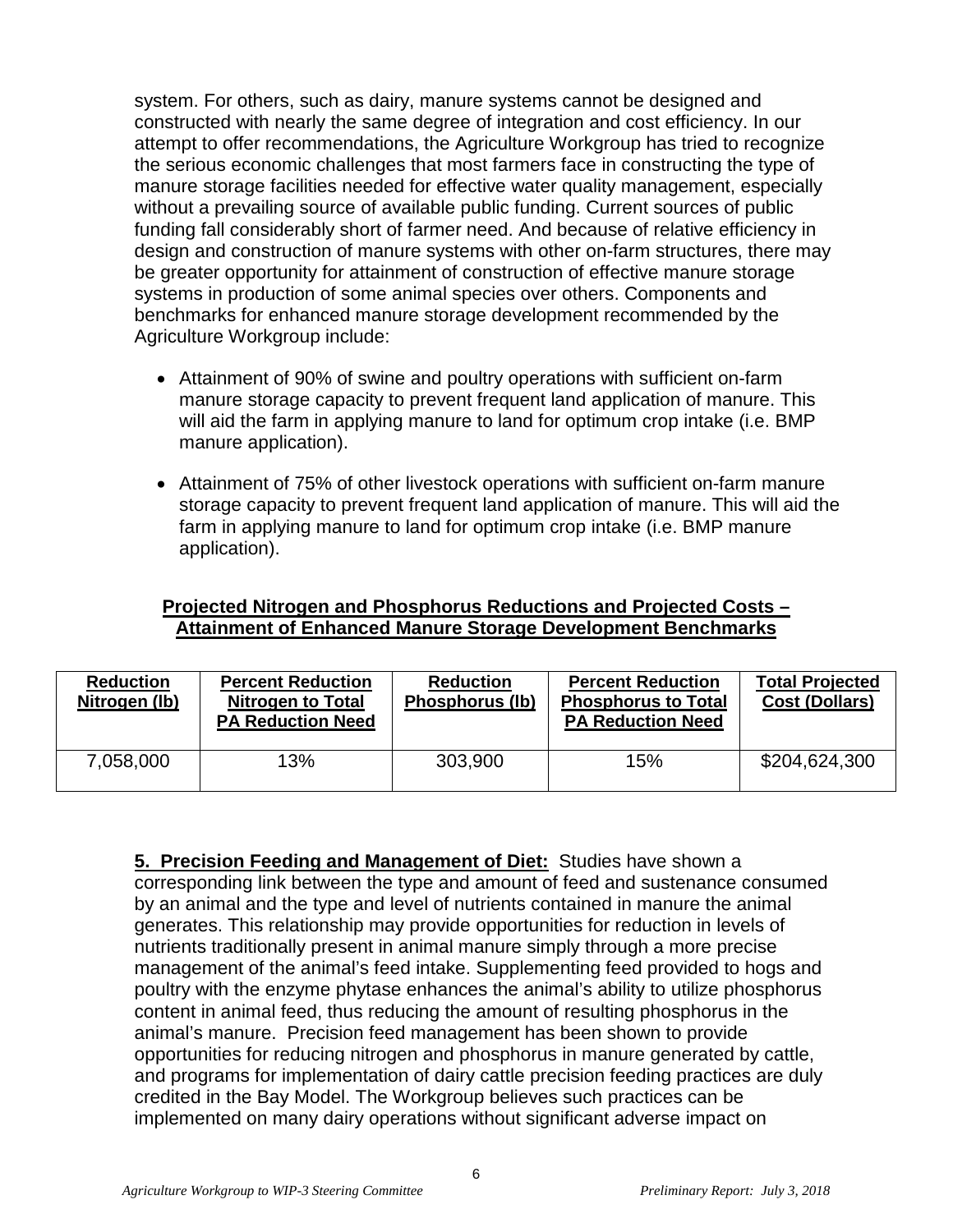efficiency or cost of production. The Agriculture Workgroup recommends attainment of dairy precision feeding on 33% of Pennsylvania dairy operations.

#### **Projected Nitrogen and Phosphorus Reductions and Projected Costs – Attainment of Precision Feeding and Diet Management Benchmarks**

| <b>Reduction</b><br>Nitrogen (lb) | <b>Percent Reduction</b><br><b>Nitrogen to Total</b><br><b>PA Reduction Need</b> | <b>Reduction</b><br>Phosphorus (lb) | <b>Percent Reduction</b><br><b>Phosphorus to Total</b><br><b>PA Reduction Need</b> | <b>Total Projected</b><br><b>Cost (Dollars)</b> |
|-----------------------------------|----------------------------------------------------------------------------------|-------------------------------------|------------------------------------------------------------------------------------|-------------------------------------------------|
| 610,000                           | 1%                                                                               | 61,200                              | 3%                                                                                 | (\$1,752,290)                                   |

# **6. Development of Integrated Systems for Elimination of Excess Manure:**

Integrated, county-based or region-based programs for elimination of excess manure through transportation out of the Bay watershed or beneficial uses is a practice that is given a high level of nutrient reduction credit in the Bay model, relative to other practices, because of the high degree of confidence in quantifying and verification of the amounts of nutrients being removed from the watershed. However, costs associated with the development and implementation of a continuous, integrated, and area-wide system of excess manure elimination are extremely high and variable. There may also be opportunities for development of manure treatment systems that reduce or eliminate levels of nutrients generated on-farm or regionally through technology-based activities. The Workgroup recommends efforts to develop coordinated regional systems to facilitate elimination of excess manure through enhancement of manure transportation and manure treatment systems. It is imperative that pursuit of manure systems be supported by proven data and analysis that show the system will be economically feasible to construct and operate and that reductions in nitrogen, phosphorus and sediment will result from its operation.

## **Projected Nitrogen and Phosphorus Reductions and Projected Costs – Attainment of Integrated Excess Manure System Development Benchmarks**

| <b>Reduction</b><br>Nitrogen (lb) | <b>Percent Reduction</b><br><b>Nitrogen to Total</b><br><b>PA Reduction Need</b> | <b>Reduction</b><br>Phosphorus (lb) | <b>Percent Reduction</b><br><b>Phosphorus to Total</b><br><b>PA Reduction Need</b> | <b>Total Projected</b><br><b>Cost (Dollars)</b> |
|-----------------------------------|----------------------------------------------------------------------------------|-------------------------------------|------------------------------------------------------------------------------------|-------------------------------------------------|
| 957,000                           | 2%                                                                               | 181,500                             | 9%                                                                                 | $$??\frac{????}{?}$                             |

<span id="page-6-0"></span> $5$  Due to the variability of costs associated with the many technologies that could be used to address excess manure nutrients, it was not practical at this time to project with reasonable certainty the total cost to be incurred for attainment this benchmark.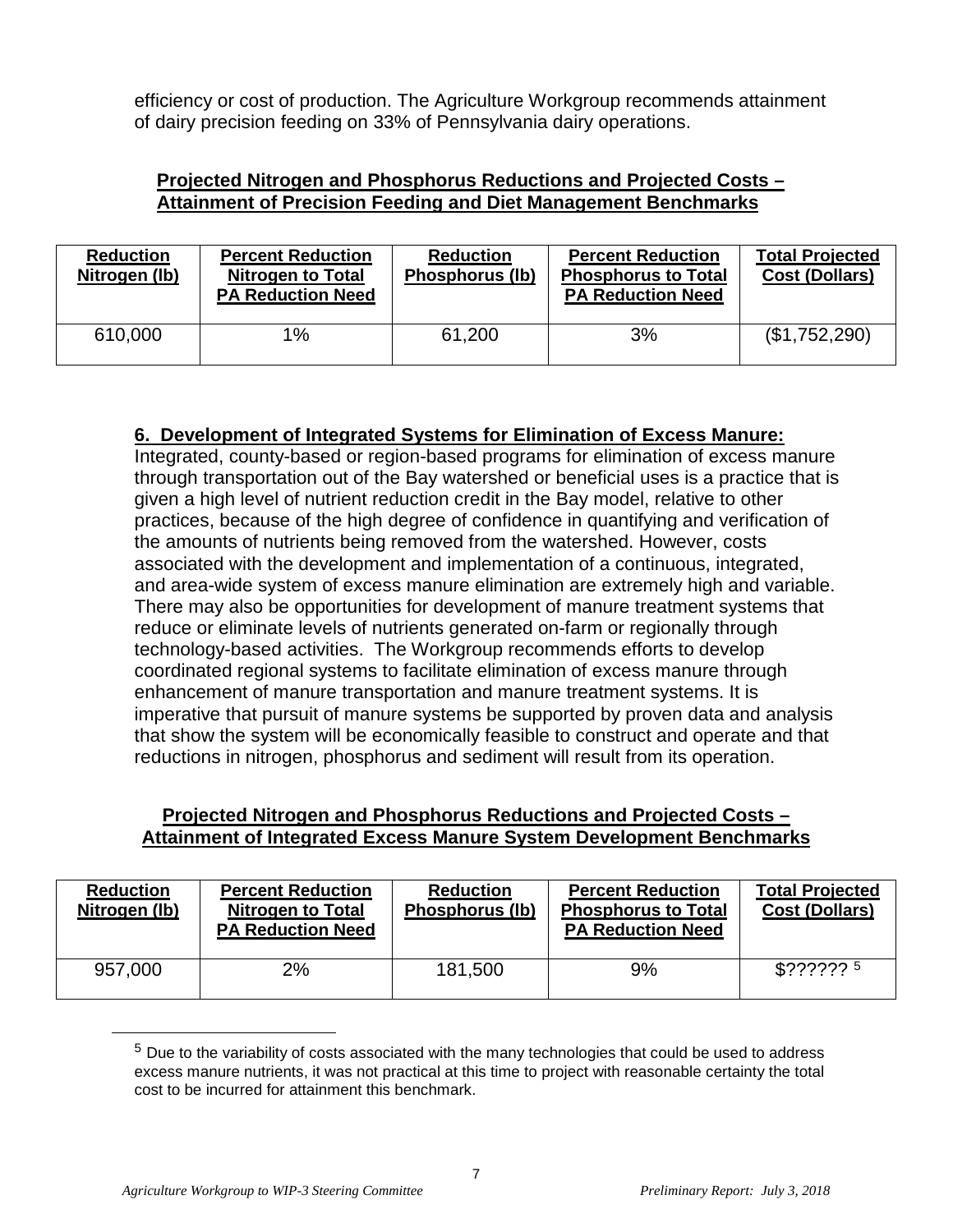**7. Enhanced Development of Forested and Grassed Buffers:** Enhanced development of forested and grassed buffers adjacent to surface waters can provide substantial benefit in improving and protecting water quality. When compared with other conservation practices for water quality improvement, increased establishment of buffers is commonly recognized as one providing relatively higher environmental return per dollar invested. However, the practical challenges and burdens associated with establishment and maintenance of buffers, whether forested or grassed, would most commonly and predominantly fall upon those persons whose lands would be additionally committed for buffer use. Considerable personal time and effort would likely need to be dedicated by the landowner for initial planting and for maintenance of buffer vegetation. And the landowner may need to commit additional effort and cost in responding to conditions that threaten adequate development of vegetation in the buffer area. And the very act to commit additional areas for establishment and maintenance of buffers essentially eliminates those land areas from use for other purposes, such as crop production and pasturing animals.

Governmental action that summarily mandates private landowners to establish buffers on their property is unreasonable and unfair. The Workgroup appreciates those opinions by others involved in the WIP-3 process that mandating buffer installation should not be pursued in WIP-3. The true challenge is to identify a plan for buffer enhancement that will be environmentally effective and will encourage extensive participation by landowners to establish buffers on their lands. While some landowners may look favorably on committing their lands for buffers solely because of the contribution to water quality improvement that commitment will provide, we believe a significant portion of landowners will be far less willing to burden themselves and their land to establish and maintain buffers without additional incentives to do so. In an effort to strike a balance of benefit and reality, the Workgroup recommends:

- Attainment of an additional 25% of agricultural land adjacent to streams for establishment of forested buffers at least 35 feet in width, including where appropriate, sufficient fencing to exclude animals from streams; and
- Attainment of an additional 15% of land adjacent to streams for establishment of grassed buffers at least 35 feet in width including where appropriate, sufficient fencing to exclude animals from streams.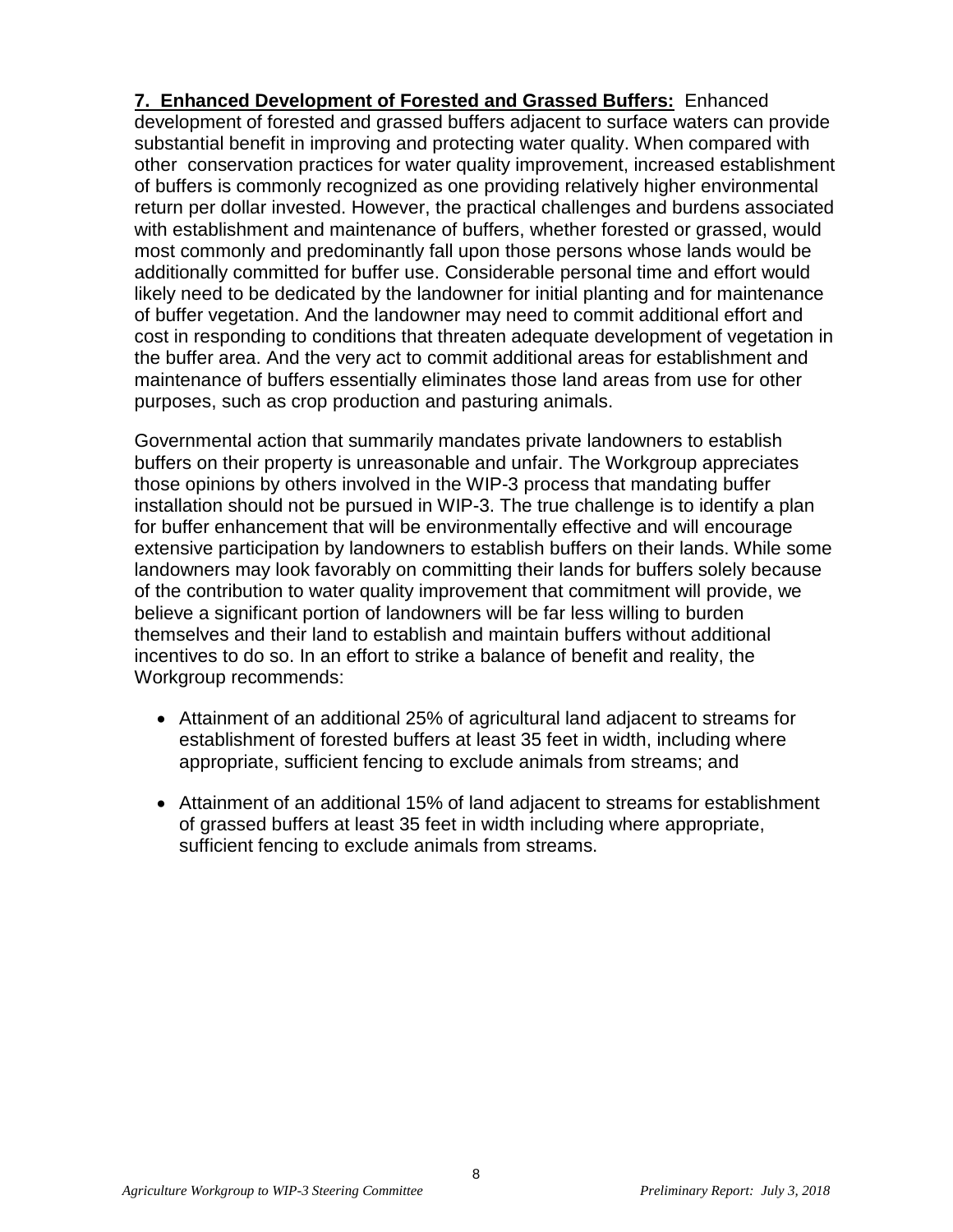## **Projected Nitrogen and Phosphorus Reductions and Projected Costs – Attainment of Enhanced Forested and Grassed Buffer Development Benchmarks**

| <b>Reduction</b><br>Nitrogen (lb) | <b>Percent Reduction</b><br><b>Nitrogen to Total</b><br><b>PA Reduction Need</b> | <b>Reduction</b><br>Phosphorus (lb) | <b>Percent Reduction</b><br><b>Phosphorus to Total</b><br><b>PA Reduction Need</b> | <b>Total Projected</b><br><b>Cost (Dollars)</b> |
|-----------------------------------|----------------------------------------------------------------------------------|-------------------------------------|------------------------------------------------------------------------------------|-------------------------------------------------|
| 8,070,000                         | 15%                                                                              | 1,001,400                           | 49%                                                                                | \$44,979,634 <sup>6</sup>                       |

*Additional Consideration in Buffer Implementation:* Given the inherent conflicts and uncertainty that may arise from landowner participation, a Bay watershed-wide approach in development of forested and grassed buffers may not provide optimum benefits to water quality improvement, relative to dollars spent. The Workgroup recommends and strongly encourages further consideration be given to more locally targeted approaches that identify areas of greater relative benefit from establishment of buffers and apply more concentrated effort to encourage and incentivize participation among landowners in those areas. The Workgroup also recommends the commitment of additional public funds to incentivize landowners committing lands adjacent to waterways for forested and grassed buffer development and management and to provide training and support for additional individuals who can provide technical and maintenance assistance to owners of farms in development and management of buffer areas that provide effective environmental benefits and help enhance opportunities for future supplemental income on the farm.

**Cumulative effects and costs projected for type and concentration of agricultural BMPs recommended**: The table below provides the total estimated nitrogen and phosphorus reductions to be achieved and the total estimated total costs to be incurred upon attainment of all conservation measures on farms recommended in this preliminary report:

# **Projected Nitrogen and Phosphorus Reductions and Projected Costs if ALL Benchmarks Recommended in This Preliminary Report Is Attained**

| <b>Reduction</b><br>Nitrogen (lb) | <b>Percent Reduction</b><br><b>Nitrogen to Total</b><br><b>PA Reduction Need</b> | <b>Reduction</b><br>Phosphorus (lb) | <b>Percent Reduction</b><br><b>Phosphorus to Total</b><br><b>PA Reduction Need</b> | <b>Total Projected</b><br><b>Cost (Dollars)</b> |
|-----------------------------------|----------------------------------------------------------------------------------|-------------------------------------|------------------------------------------------------------------------------------|-------------------------------------------------|
| 33,314,000                        | 63%                                                                              | 2,155,500                           | 106%                                                                               | $$326,938,000$ <sup>7</sup>                     |

<span id="page-8-0"></span><sup>&</sup>lt;sup>6</sup> Cost estimate shown is based on an assumed scenario of 20 percent increase in acreage of forested buffer and 20 percent increase in acreage of grassed buffer, and does not reflect the relative percentages recommended in this preliminary report.

<span id="page-8-1"></span><sup>7</sup> Total cost figure does not include the costs and cost adjustments noted in footnotes 5 and 6.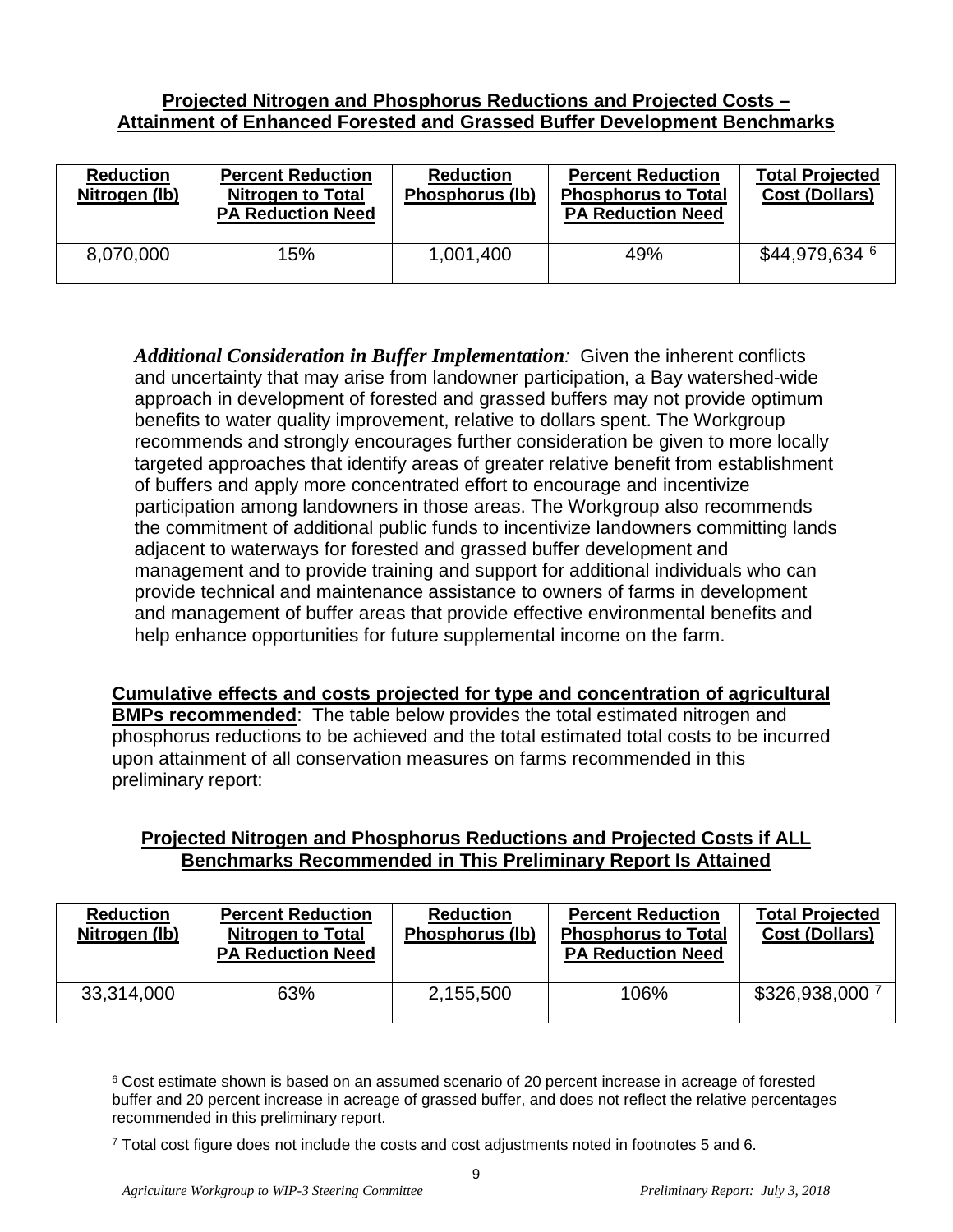# **B. Additional Recommendations.**

The success or failure of the recommendations included in this report will be greatly dependent on their practicality and the commitment of landowners and communities to implement them. Unless there is a greater effort to facilitate participation and performance of those directly impacted, plans devised pursuant to WIP-3 will not be productive. The local processes envisioned for development and implementation of practices to be performed under WIP-3 will be a key function to successful accomplishment of Pennsylvania's WIP-3 goals and objectives. There are still several major barriers that hamper successful accomplishment that the Workgroup believes need to be adequately addressed and offers the following recommendations:

# **1. Discourage Imposition of Legal Mandates on Stakeholders and Landowners:**

Development of strategies for feasible and effective execution of plans for water quality improvement under WIP-3 will most likely be very challenging. And the processes to reach consensus on ideas and recommendations that balance relative interests and concerns and accomplish the multitude of objectives that Pennsylvania intends to accomplish is likely to be very frustrating, especially for local stakeholders who will be expected to collectively make local decisions on performance of land use activities in furtherance of WIP-3. Given the challenge and frustration likely to arise from engagement in local decision making, some individuals involved have already advocated a politically and financially expedient "solution" to accomplish objectives through proliferation of local ordinances that legally mandate landowners to perform, or prohibit landowners from performing, land uses in furtherance of water quality objectives. The Workgroup is deeply concerned with any meaningful attempt to apply or condone this type of approach to attain Chesapeake Bay TMDL objectives. The Workgroup would recommend measures that clearly identify this type of approach as inappropriate in attempting to meet WIP-3 goals. More specific to the local WIP development process, the Workgroup recommends the establishment of rules that inhibit any attempt in whole or part to accomplish water quality improvement objectives through local ordinance regulation of land use.

#### **2. Financial and Tax Incentives for Landowner Participation in Changing or**

**Preserving Land Use:** Potential facets of program activity under WIP-3, such as enhanced development of stream buffers, will likely have the practical effect of imposing more permanent restrictions or requirements on private landowners. Many landowners have been traditionally frustrated with governmental actions that impose significant restrictions in land use options without adequate compensation, while continuing to require the landowner to pay taxes on the areas of land so restricted. The Workgroup believes that programs and activities that exclusively or predominantly restrict land use options for water quality improvement must include features that provide financial and tax incentives to those landowners who voluntarily participate. We recommend that participating landowners be given adequate compensation for those portions of their lands that become restricted in use as a result of implementation of a BMP practice performed pursuant to WIP-3, and that such portions be fully excluded from property and related taxes for the life of that BMP practice.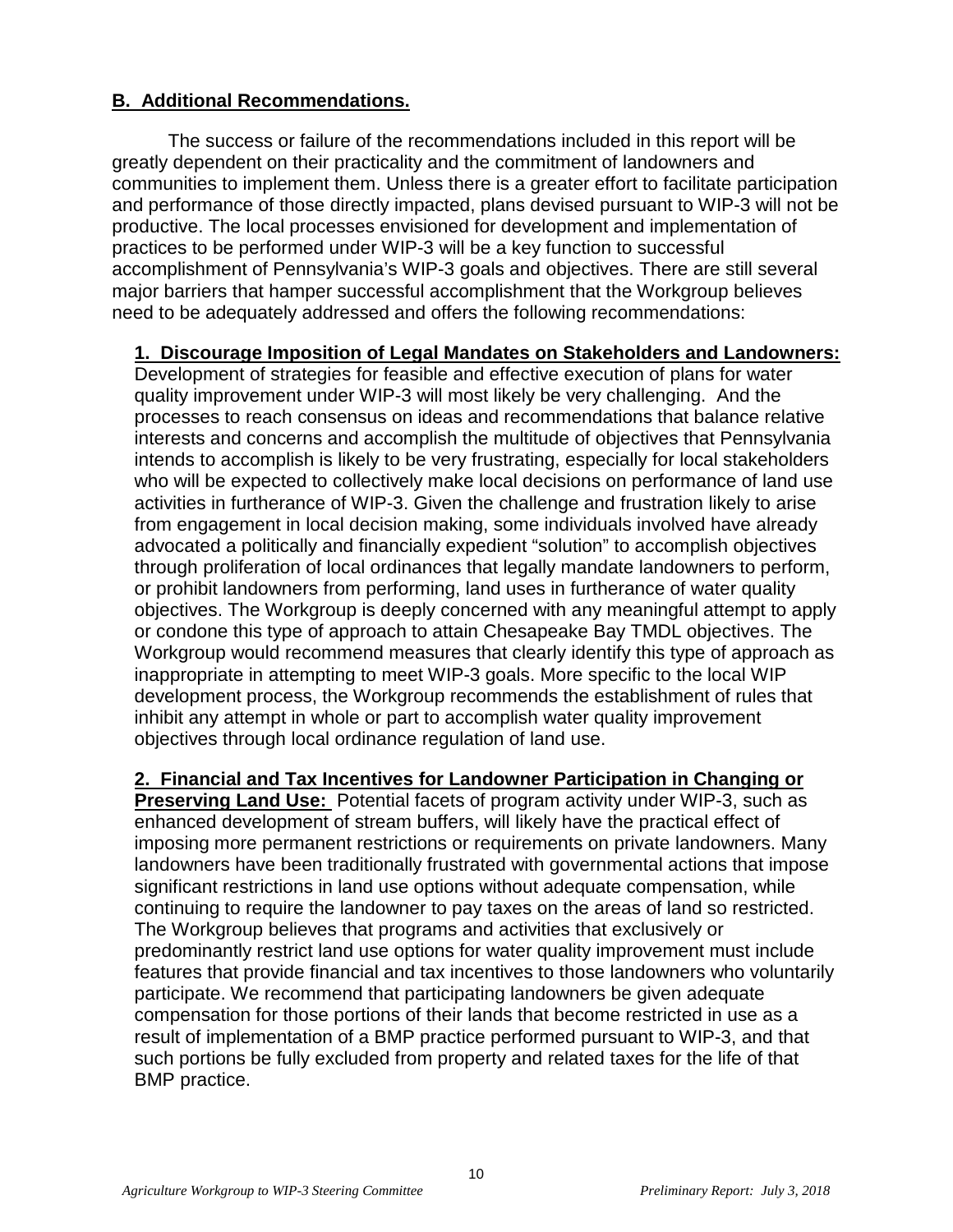**3. Reporting and Confidentiality:** Resolution of this issue in a manner acceptable to EPA, those who will be responsible for completing and documenting practices creditable in the Bay Model, and the general public is a critical component to WIP-3. Due credit in the Bay Model for BMPs actually performed will not occur unless those activities are "properly reported" and "verified." Current protocols for "proper" reporting and verification" of BMPs seriously inhibit the ability or willingness of landowners performing them to voluntarily report those practices. Accepted and feasible protocols for self-reporting by farmers employing BMPs or their agricultural consultants that qualify for pollution reduction credit in the Model will provide greater accuracy in evaluating Pennsylvania's progress toward its overall attainment of TMDL goals, and will more clearly identify areas of emphasis and priority in future activities and programs.

Current provisions of law would, however, deem any information provided through self-reporting or other similar reporting means as "public information" and subject to access by any individual who requests. The scope of access to information provided under the state's "right-to-know" laws have a hugely chilling effect on farmers' willingness to report, especially considering the authority provided in statute for citizens to initiate legal actions to enforce claimed violations of environmental laws.

Protocols for reporting and verification of self-reported information not financed by government sources provided effective protections in confidentiality of source and content of individual farm information reported, while attaining due credit in the Model for employment of those practices being performed. However, administration of those protocols was not simple or inexpensive, and most agencies are not legally provided similar ability to protect from public access the source and content of information. The Workgroup recommends revisions to state laws governing public access to information that would extend confidentiality and full exclusion from public access for any farm specific information reported by the agricultural industry and for any information reported in the course of any data reporting and collection initiatives established by the Commonwealth related to the performance of nutrient and sediment reduction activities.

#### **4. Increased Technical Assistance in Design and Implementation of**

**Agricultural BMPs:** To achieve the degree of progress in implementation of agricultural BMPs necessary to meet our TMDL obligations, there will need to be an extensive expansion to our current technical assistance workforce and support tools. The agricultural industry relies on the expertise from both private and public sector entities to obtain the necessary technical and programmatic support they need to implement and maintain BMPs that effectively reduce nutrient and sediment loadings from farms. The selection and design of these BMPs is very site specific, and requires significant staffing and support tools to provide this site-specific direction. Likewise, in order to accomplish the compliance benchmarks recommended, substantially more technically qualified personnel are needed, both to review and determine the degree to which individual farms are meeting their environmental obligations and to assist farmers in meeting their obligations in an economically sensible way.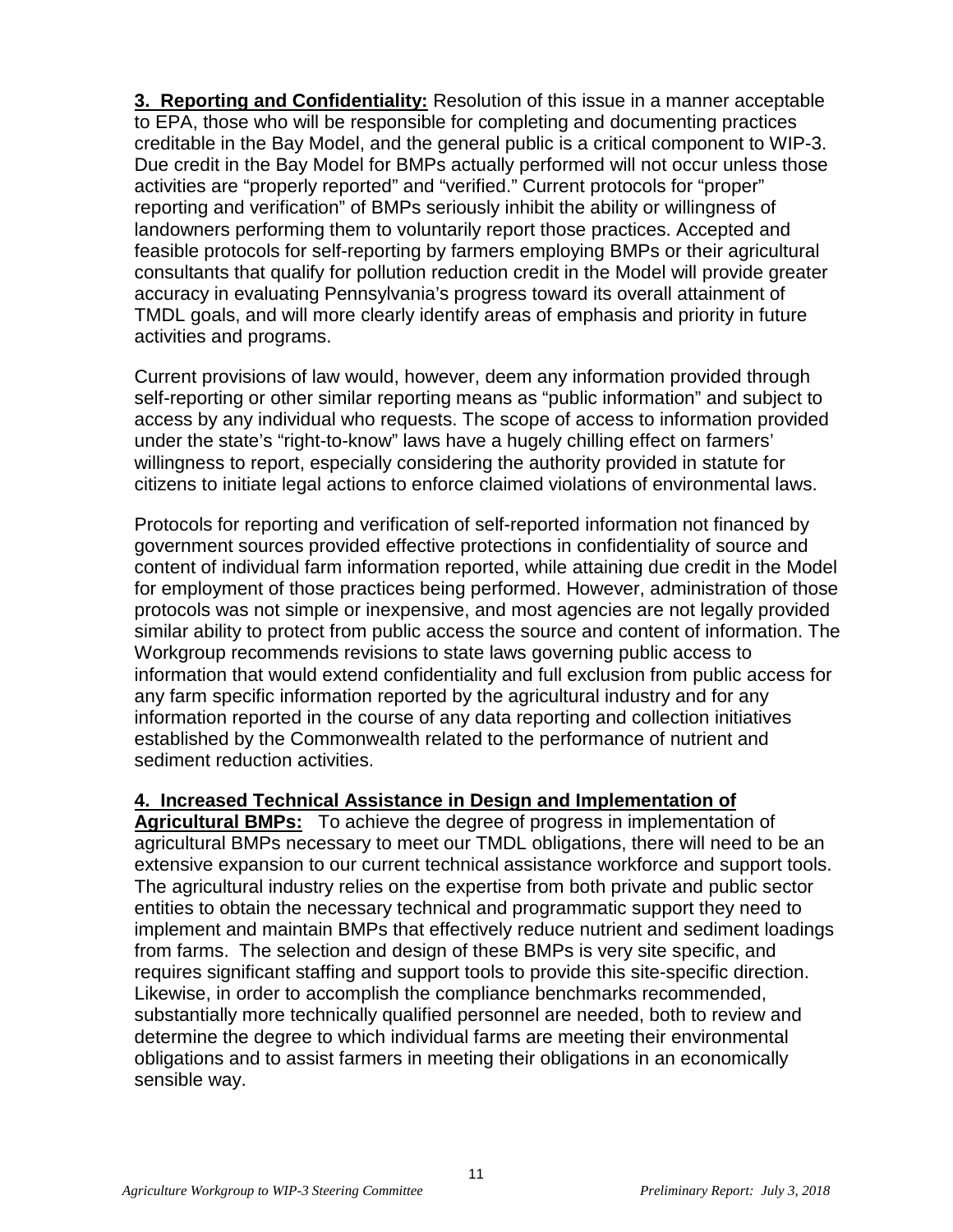The need for increased technical staff may be reduced to some extent with a streamlining of the permitting process for performance of certain environmental protection and restoration BMPs such as riparian and streambank improvements. The permitting process currently used in authorizing implementation of these practices can be complicated, time-consuming and expensive. Accelerating and streamlining the process for permit approval of riparian and streambank improvement activity are important to support faster installation of BMPs and a reduction in amount of technical assistance time needed to implement these practices.

The Workgroup recommends levels of investment that will significantly increase number of available technical and oversight staff to assist farmers in effective BMP implementation and documentation, as well as a streamlining of the process for permit approval of stream protection and restoration BMPs that facilitate achievement of the goals of this report.

**5. Advanced Soil Health Initiatives:** While implementation of programs and activities that will highly ensure recognition and crediting for pollution reduction in the Bay Model must be a primary objective in Pennsylvania's WIP-3, it need not be the only objective. Recommendations offered earlier for conservation activities related to "soil health" were specific to measures recognized for pollution reduction crediting in the Bay Model but do not encompass the entirety of effective soil health initiatives that may be implemented on individual farms. Farmers who have engaged in more advanced soil health initiatives devised and tailored specifically for land and soil conditions on their farms have had impressive results in minimizing stormwater and nutrient runoff throughout the entirety of the farm's land area. And these initiatives have provided corresponding benefits to the farmer in improvement of soil quality and retention of nutrients that would otherwise need to be replaced through farm inputs. Despite the relative infancy in establishment of programs for advanced soil health management and despite absence of recognition of advanced soil health management in the Bay Model, we believe there is high potential for programs for advanced soil health management to greatly improve water quality and provide widespread economic benefits to farmers who participate in these programs. The Workgroup recommends establishment and commitment of funding for administration of initiatives to facilitate advanced soil health management on farms. The Workgroup also recommends the Bay Program office establish in the Bay Model a creditable BMP for implementation of advanced soil health strategies or plans on farms.

**6. Innovative regulatory incentives for attainment of priority agricultural BMP implementation initiatives:** One regulatory approach that has been employed to encourage area-wide implementation of priority environmental practices is to provide a temporary exemption of regulated parties from meeting new state regulatory obligations if they demonstrate those priority practices are being performed. This type of incentive program is most relevant where farmers require additional time than what is provided in state law to meet new or additional regulatory obligations. As priorities become more clearly identified in Pennsylvania's Phase 3 WIP, this approach may be effective in encouraging greater commitment of financial and technical resources for implementation of those "non-compulsory" priority environmental practices that more effectively move Pennsylvania toward attainment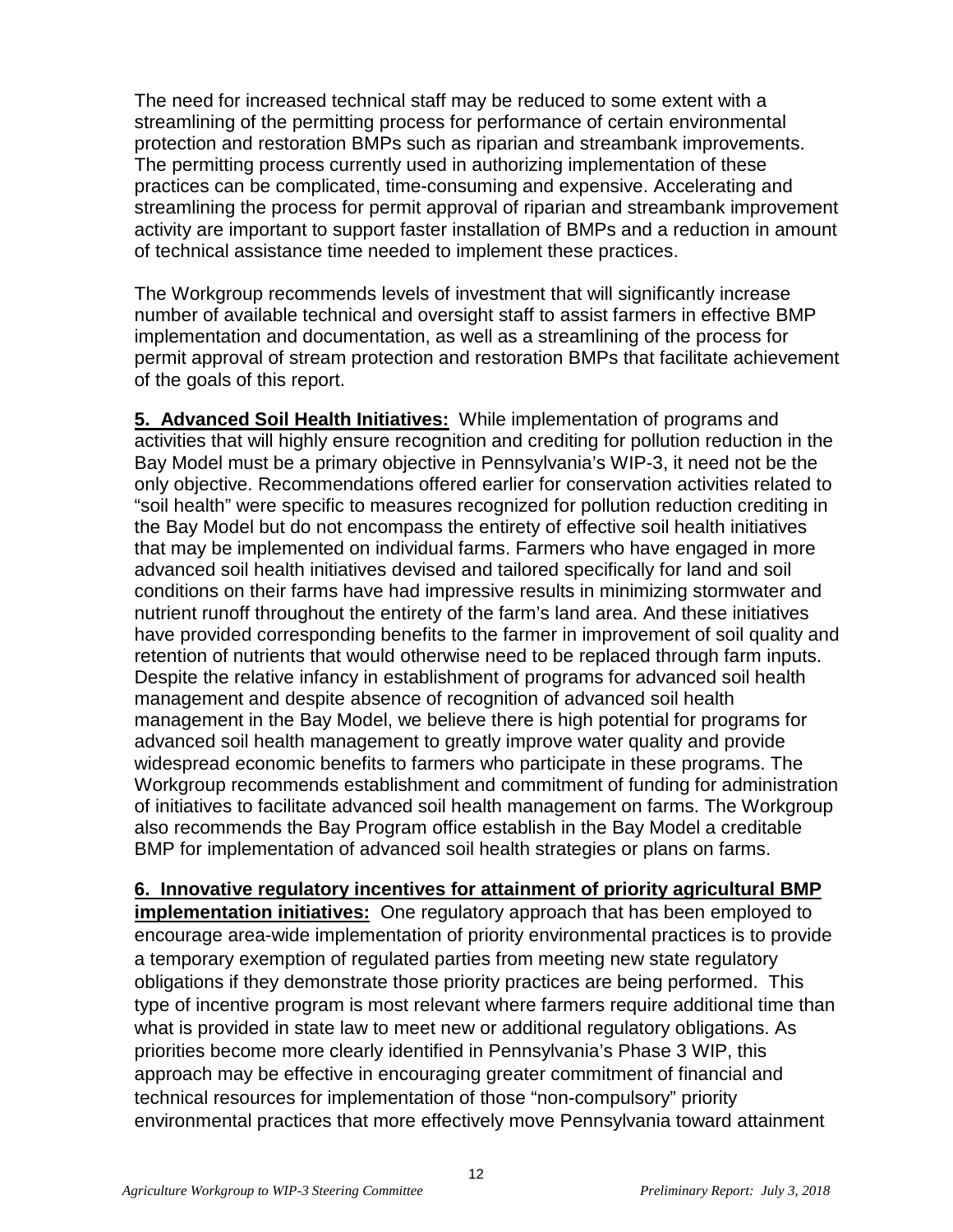of benchmarked practices and corresponding nutrient reductions identified in Pennsylvania's Phase 3 WIP. The Workgroup recommends consideration and implementation of this approach in administration of future regulatory actions.

**7. Reevaluation of existing funding sources and their uses:** The total estimated costs for attainment of benchmarks of agricultural BMPs recommended in this preliminary report (at present value) is over \$326.9 million – a highly challenging figure for the agricultural sector to finance under current sources and criteria for expenditures of available funds. Yet compared with environmental effects of improvement and pollution control measures that other sectors are able to implement, agricultural environmental improvement measures still provide a much better environmental return in nutrient pollution reduction. And recent study and evaluation by Penn State's Center for Nutrient of Solutions of conservation measures performed in several Pennsylvania watersheds empirically confirm that the basic agricultural conservation practices historically believed to improve water quality are very effective in reducing nutrient pollution. Given the relative costs and benefits of agricultural practices versus other measures to achieve TMDL goals, the Workgroup believes and recommends an extensive and comprehensive reevaluation of existing environmental funding sources and criteria for project funding, for the purpose of redirecting significant sums and uses of funding under existing point source and nonpoint source programs to uses consistent with agricultural environmental improvement measures identified and supported in Pennsylvania's Phase 3 WIP.

**8. Enhanced Nutrient Management Planning for Biosolids:** More recently, there here have been significantly increased volumes of municipal biosolids being moved and land applied onto Pennsylvania's agricultural lands, including those agricultural lands in the Chesapeake Bay Watershed. While providing nutrient benefits to those farms that utilize biosolids, the increased presence of biosolids is adding to the nutrient management challenge that already exists on Pennsylvania's lands. Current regulatory standards require generators of biosolids to perform nitrogen-based nutrient management planning and implementation when land applying biosolids on agricultural land. The Workgroup believes and recommends that required management planning and implementation should be expanded to also include management of phosphorus consistent with the nutrient management planning standards established for animal manure.

**9. Expanded Coordination of Joint MS4 and Nonpoint Source Nutrient** 

**Pollution Reduction Actions and Offsetting:** The current geography of MS4 regulated areas provides little meaningful opportunity for regulated municipalities to meet their permit obligations within their regulated urbanized area. The Workgroup believes that greater effort should be made to develop strategies that will allow and encourage MS4-regulated communities to meet their permitting obligations through cooperative and integrated deployment of nutrient reduction practices on farms outside their borders, thereby reducing pollution footprint in the Bay watershed well beyond the municipality's immediate borders.